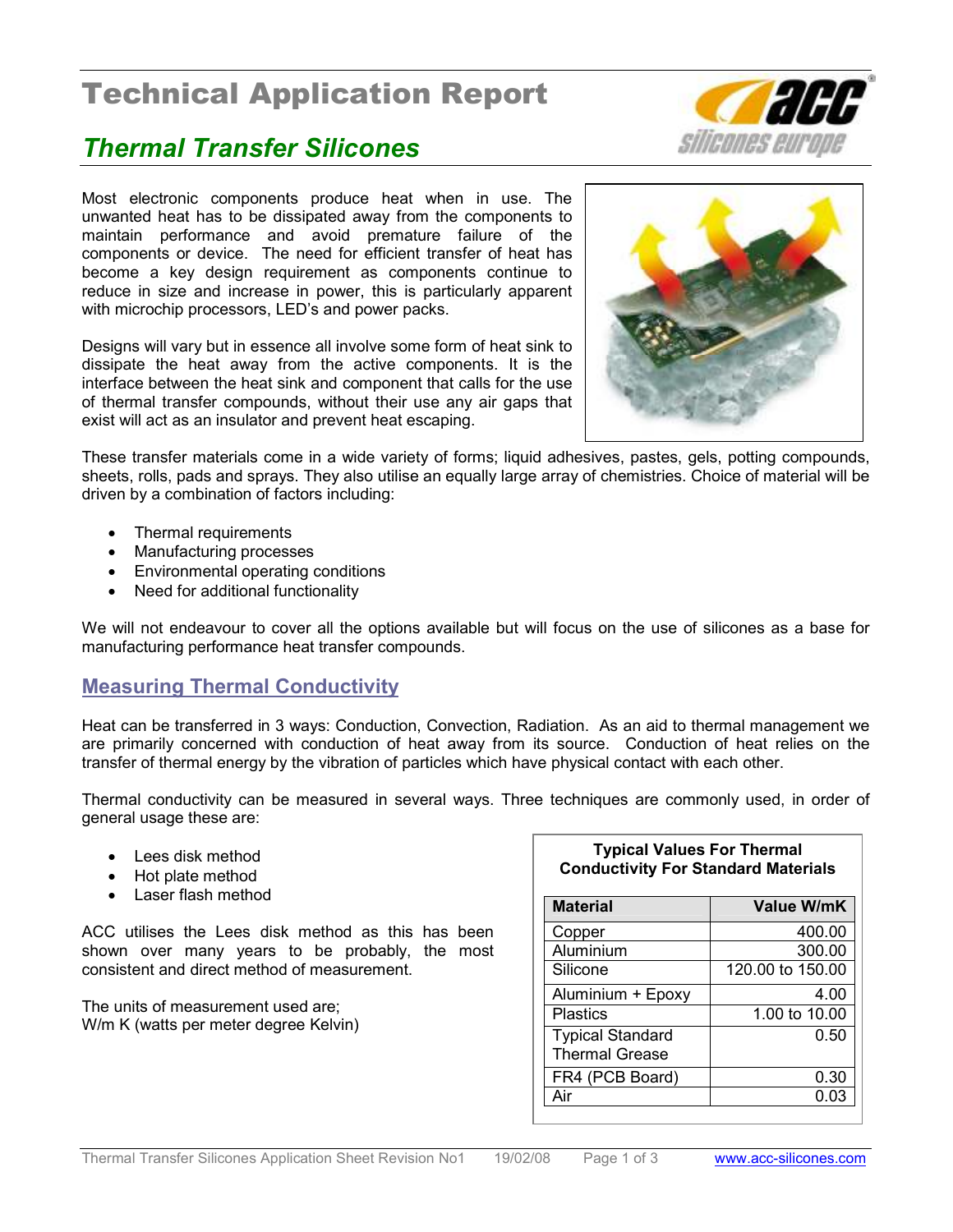## Why use Silicones?

Silicone polymers and elastomers have particular inherent physical properties including:

- Wide operating temperature range -115 to 300ºC
- Excellent electrical properties
- **Flexibility**
- Hardness range, soft gels to moderately hard rubbers
- UV resistance
- Good chemical resistance
- Resistant to humidity and water
- No or low toxicity
- Easy to use

These natural properties can be further enhanced using fillers and chemical additives to provide additional features when needed, including flame retardancy, thermal conductivity, electrical conductivity and adhesion. Through the selection of polymers and fillers it is also possible to adjust viscosity and rheology and the final hardness and modulus of the cured rubber. Control of the curing regime and speed can be achieved using the silicone chemistry to produce both heat and room temperature cure (RTV) systems. Silicones can be supplied as 1 or 2-part systems. In short silicone encapsulants are very versatile and provide design engineers with a wide product choice.

## Types of Silicone Thermal Transfer Materials

Using silicone polymers we can then formulate a variety of materials that in addition to the ability to transfer heat, will also have some additional functionality which will be of benefit to the designer. We can produce three basic types of silicone material:

- Adhesive sealants
- Encapsulation and potting compounds
- Non-setting compounds

### Adhesive Sealants

The obvious benefits of having a thermally conductive adhesive enable you to permanently bond your component to some form of heat sink and eliminate the need for additional mechanical fixings. It will also prevent the possibility of movement and air gaps forming which will reduce performance. These products can also be used to form gaskets (see separate sheet on FIPG Gaskets) which will not only transfer heat but also form a seal against moisture and other environmental contaminants.

Silicone adhesives utilise two basic chemistries:

- Condensation Cure (RTV)
	- 1-Part systems which will cure at room temperature
- **Addition Cure** 
	- 1-Part systems which require heat to cure



Adjustments can be made to control the physical properties such as; rheology, viscosity, hardness, colour etc, which can be selected to meet specific design requirements. Using a flowable 1-part adhesive it is possible to apply a coating with thermal conductive properties. This approach has successfully been used to coat the back of large scale mega screen LED displays thereby offering environmental protection and effectively removing heat from the diodes.